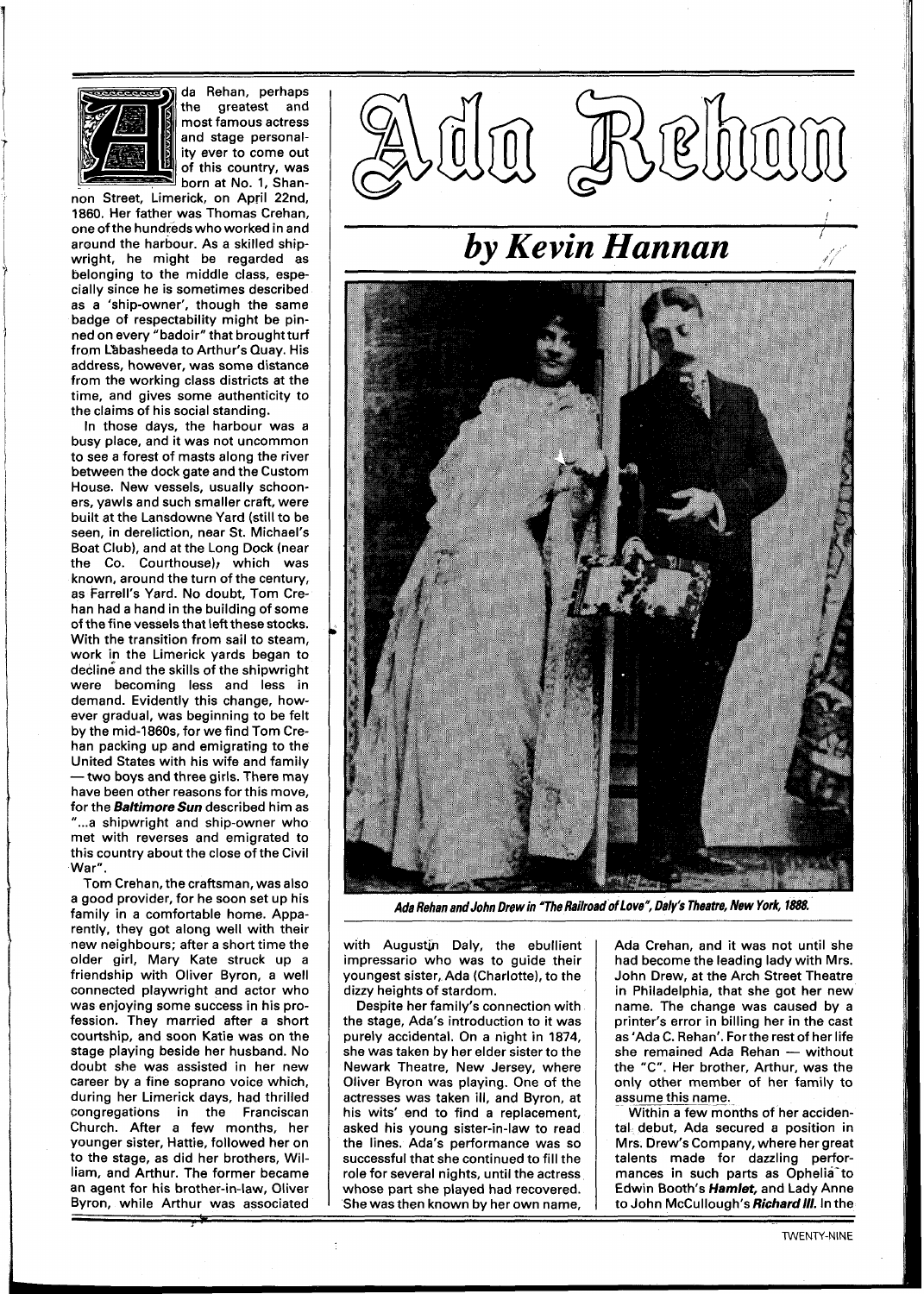period 1875-'78, she played nearly 200 different roles, mainly Shakesperean heroines, in Philadelphia, Louisville, Albany and Baltimore. In 1879, she took a decisive step on the road to fame when she met Augustin Daly, the man who was to dominate her life until his death, 20 years later. It was during this period that Ada reached stardom in a world theatre graced by such actresses as Ellen Terry and Lily Langtry. She seems to have been captivated by Daly, who was a married man and a "strict Catholic".

This was, ostensibly, a purely business association, but the petty jealousies, foibles and, squabbles of these two decades marked out the partnership as an extra-marital liaison of the deepest emotional attachment, though it was opined by more than one contemporary that Daly would not have married Ada Rehan, even if he had been free to do so. Yet their behaviour was that of a couple in love, and Daly's habit of hiring glamorous actresses and ditching them uncermoniously so as to make it easier for his own leading lady to retain her supremacy at the top of the bill gave further credence to that conclusion.

Notwithstanding the charges made against him by a number of influential critics, Augustin Daly was a remarkable man by any standards. Born in 1838, he began his theatrical career by writing dramatic criticism for the New York **Courier.** He soop emerged as an ingenious playwright, and adapted more than 90 plays, usually from French or German drama or from English and American novels. Most of these plays were theatrically successful but had little literary value. However, they sewed to further his managerial ambitions and also launched several popular actresses who appeared under his direction. He became a theatre owner when he opened his new Fifth Avenue Theatre on December 14th, 1875.

From the moment Daly first saw Ada Rehan in Mrs. John Drew's Company in Philadelphia, he was quick to discern the genius that lay hidden behind the captivating personality. He set about the task of establishing her in his theatre. This he did, and soon she fell under the spell of his forceful personality. He showed her every trick of the trade and she quickly blossomed forth, as W. Graham Robertson has noted: "... bewitching, elusive, irritating, amazing Ada Rehan ... her career was a mystery which to me admits of but one explanation; Daly must have been a great actor who couldn't act. He was rough and uncouth, with harsh utterance and uncultured accent; a singer without a voice, a musician without an instrument. But in Ada Rehan he found his means of self expression; Ada Rehan with her quaint charm and gentle nature which he could mould to his will."

 $\overline{\phantom{a}}$ 

Daly came under the lash of many other eminent critics of the time, including the dreaded George Bernard Shaw, whose biting invective leaves nothing to the imagination: "...Her (Ellen Terry's) only rival as a Shakesperean actress was the great Ada Rehan (who by a printer's error became famous as Ada C. Rehan): and her genius too was being wasted by Augustin Daly, another master mutilator of the unfortunate playwright whom he professed to adore. But, as Daly did not



himself act, his hackings and hewings were very largely addressed to the object of taking all the good lines out of the other parts and adding them to Ada Rehan's: and she spoke them so harmoniously that when listening to her it was impossible to care much about anything but the music of her voice and Shakespeare's."

If Augustin Daly was such a bounder, how then did Miss Rehan attain such pre-eminence in her profession? The whole theatrical world raved about her and the seasoned critics were hard pushed to find appropriate adjectives to describe her brilliance. Surely the man deserves some credit for this suc- $\mathsf{cess.}$  Just  $\mathcal{Z}$ an deserves some credit for this suc-<br>ss.<br>Daly's — and Ada Rehan's — con-<br>bution, to the thestre was more

tribution to the theatre was more calmly assessed in **A History of the Theatre** by George Freedley and John A. Reeves, published in New York in 1941 :

"In 1879 Ada Rehan, the young woman who was to become one of America's leading portrayers of comedy, came to Daly's where she has been seen in a variaty of parts. Of these, her two outstanding roles were Mrs. Osprey in Daly's **The Railroadof Love** (1887) and the Baroness Vera in his **A Test Case** (1892). However, it was in Daly's notable Shakespearean revivals that she made her

reputation. Her Viola was irresistible; her Rosalind took all-time high rank; her Peggy in **The Country Girl,** was perhaps as fine as Mrs. Jordan's; but it was her Katherine in **The Taming of the Shrew,** for which she will always be remembered. In that part she had few if any peers; certainly none in her own time. Daly must be given credit for this for it was he who restored the play to its full Shakespearean significance, re-inserting the portions which Garrick had deleted. He took his company to England, first in 1884 and again in 1886, when a Berlin season was undertaken and also in 1888 when his version of the **Shrew** won high praise. Paris was only mildly enthusiastic but English critics recognised the value of his restorations and the company was well received. So warm was the response that he built a theatre in London ... (torn down in 1939), which became one of the most popular theatres in "the British capital".

When Augustin Daly brought Ada Rehan to London in 1884 the theatregoers expected the usual American style stage presentation, but what a surprise they got! The patrons of O'Toole's Theatre went wild with delight. One eminent critic had this to say after her first performance:

"Hitherto Daly had put before us little else but German-American farce, beautifully played, but a little thin and not very satisfactory. Suddenly he announced his intention of producing a Shakespearean comedy. He would submit to us **The Taming of the Shrew,** with Miss Rehan as Katherine. We all remember the result. What a revelation, to begin with, was the setting of the play, how much charm there was in the scenery! But the main benefaction was the presentation to us, in the person of Miss Rehan, of a new Shakespearian actress of the finest gifts, and of Miss Rehan, of a new Shakespea-<br>rian actress of the finest gifts, and<br>most delightful powers — the only real adequate Katherine that had been seen on the English stage in the memory of middle-aged enthusiasts. Coming over again in 1890, Mr. Daly installed himself at the Lyceum and announced a revival of **As You Likelt,**  and expectation was raised in the minds of devout theatregoers to fever heat. In Katherine, Miss Rehan had few and not many formidable rivals. In Rosalind she would have to contend against memories of the tenrivals. In Rosalind she would have to<br>contend against memories of the ten-<br>derest and most agreeable sort —<br>memories of Adelaide Neilson, Marie Litton, Mary Anderson and the like. Moreover, **As You Like It** as a play is one concerning which every English amateur has made up his mind. There is no theatregoer worth his salt who has not his ideal Rosalind. This then was a grave undertaking, not only for Daly, but for Miss Rehan, who came to play Rosalind in the

 $\mathcal{L}_{\mathcal{A}}$